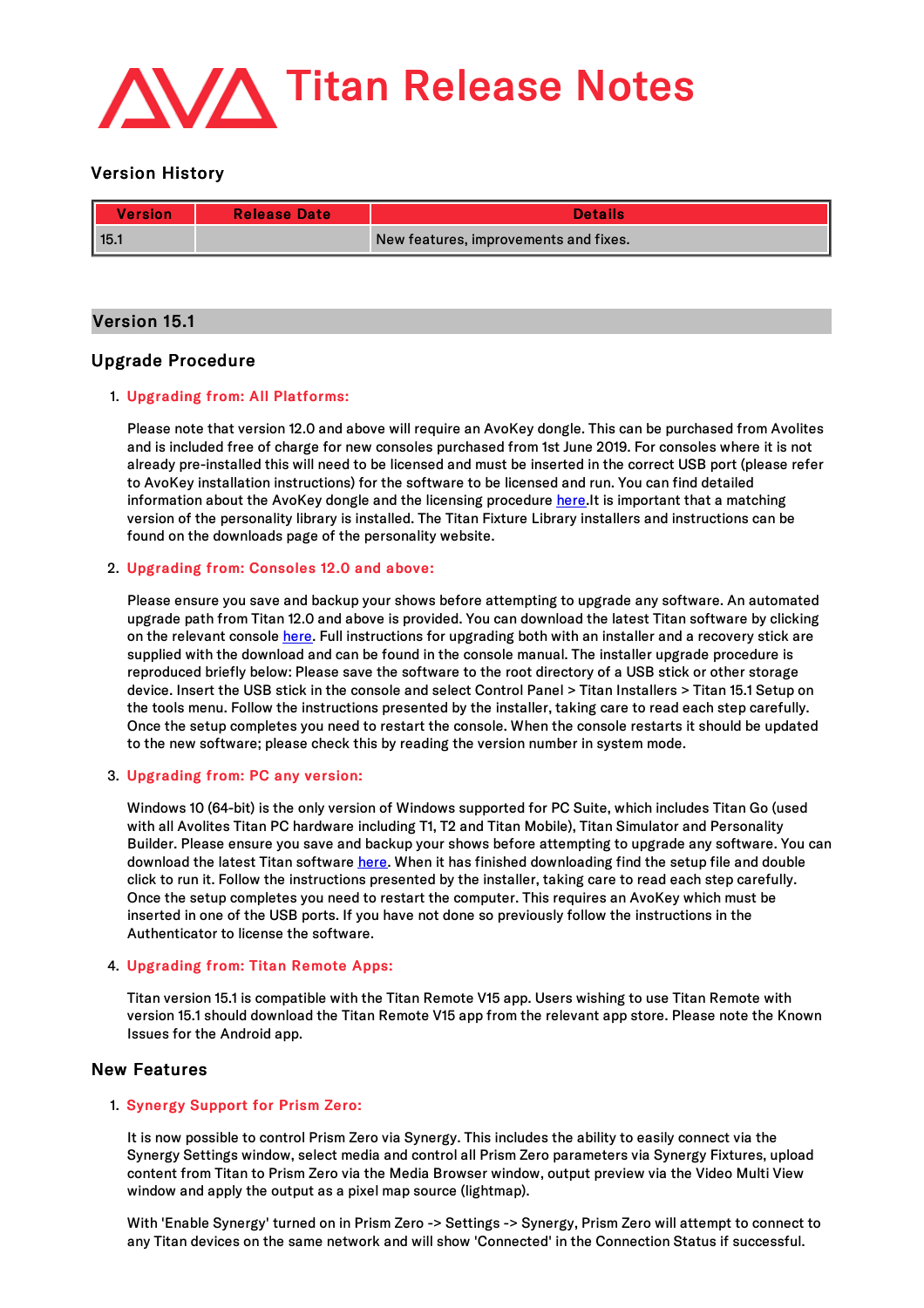Any Prism instances will then appear as unmatched layers in the Synergy Settings window. Linking these to a new surface will add a Synergy Fixture for control and pixel map source of the associated Prism instance (to use this feature please ensure you have installed the latest Titan Fixture Library).

# 2. Venue Mode:

A new feature called Venue Mode Workspace has been added. This mode allows basic control of preprogrammed shows with editing disabled and is particularly useful for fixed installs or situations where the lighting operator is not present and it is helpful to provide limited control while preventing changes to the programming. It is also possible to set the software to start in this mode if required.

A new 'Lock' section has been added to User Settings where you can set the various related options:

- 'Lock Screen Background' Sets an image to display when locked (this was previously found in the Display section).
- 'Venue Mode Workspace' When set, any permitted windows\* in this workspace will be displayed when the console is locked, the window controls will be hidden, fixture selection is disabled, quick palettes are enabled, all hardware controls are disabled and, where relevant, any virtual hardware controls will be hidden. Additionally, to provide a cleaner interface, handle indicators such as fixture number and IPCGBESFX are not displayed. Full control can be restored by entering the temporary or programmer password (if set), either directly while in venue mode, after selecting the Programmer Mode button from the venue mode screen or from the lock screen when fully locked. If a venue mode workspace is not set, locking the console will show the lock screen as in previous versions. Selecting [Clear] will remove a set workspace.
- 'Venue Mode Password' When set this will enable an option to lock and unlock the software in venue mode. If the software is locked and a venue mode workspace has been set, entering the venue mode password will display the venue mode interface. This password could be given to persons that have permission to use the software in venue mode but not full control. Selecting [Clear] will unset the password and disable the option to lock in venue mode.
- 'Programmer Password' This password will unlock the console and restore full control and can be used when locking the console instead of (or in addition to) a temporary password. Note the programmer password must be set in order to startup in locked or venue mode. If the password is lost or forgotten entering the master password 68340 will always unlock the console and restore full control ensuring you cannot end up completely locked out. Selecting [Clear] will unset the password.
- 'Lock on Startup' This toggle option determines which state the console willstart in. 'Shutdown State' (default) will start in the state it was in when previously shut down. 'Locked' will start locked. 'Venue Mode Workspace' will start in venue mode. This can be used in conjunction a locked start up show. Note that a programmer password must be set in order to startup in locked or venue mode.

\* Permitted windows are:

- Active Playbacks
- Audio Triggers
- Capture Visualiser
- Channel Grid
- Colours
- DMX
- Event Log
- Fixtures
- Gobos and Beams
- o Groups
- o Intensity View
- Macros
- Media
- Pioneer DJ
- o Pixel Map Preview
- Playback Groups
- Playbacks
- Positions
- o Shapes and Effects
- o Synergy Fixtures
- Timecode 1-4
- Video Multi View
- Virtual Faders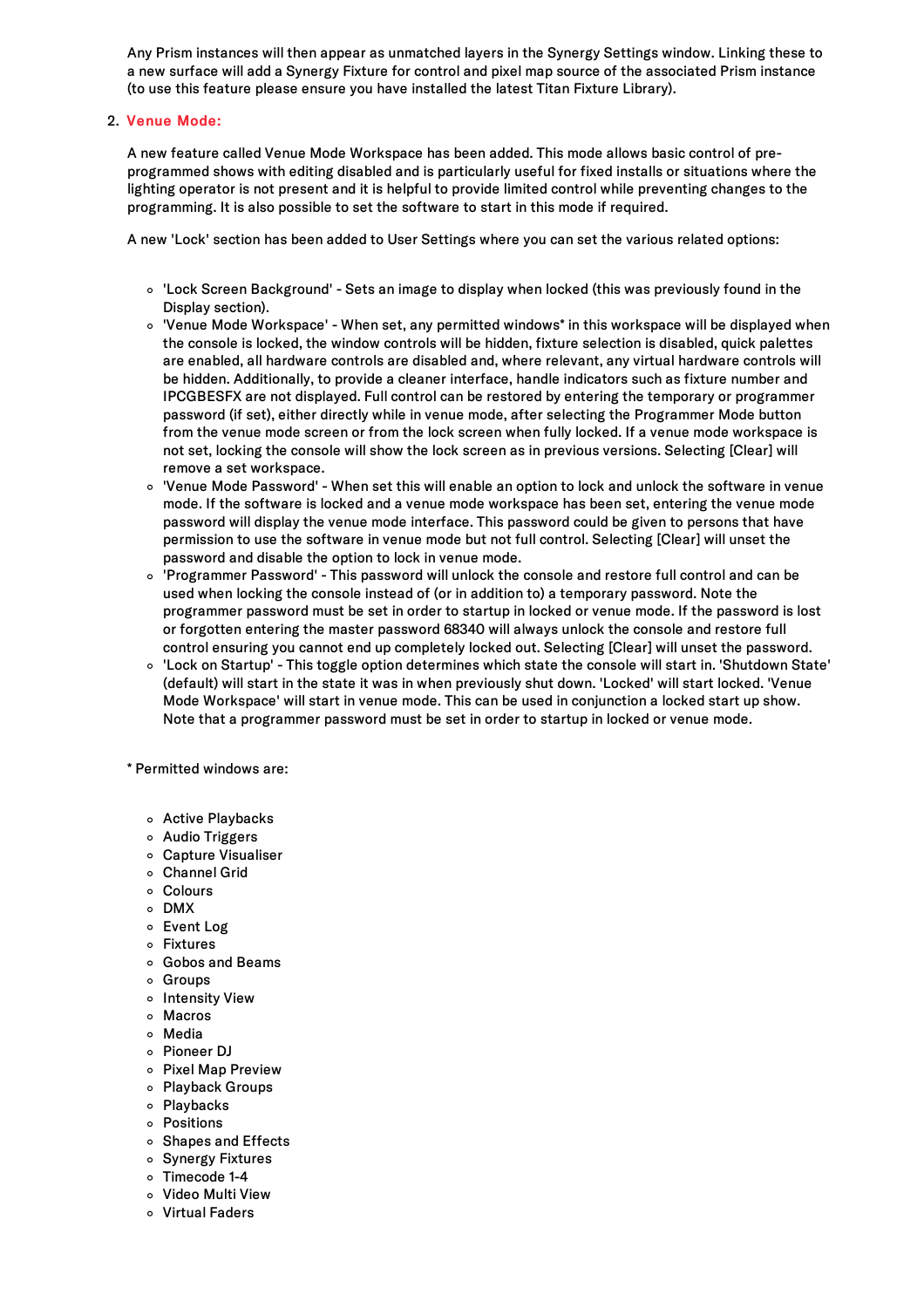## 3. Fullscreen Titan Go:

It is now possible to set Titan Go to full screen. This can be toggled via System -> [Display Setup] -> [Fullscreen Mode], via User Settings -> Display or by pressing F11. When fullscreen mode is enabled the application window will expand to fill the entire display that it is currently on and the title bar, taskbar (if relevant) and window borders are hidden so that only the Titan interface is visible maximising the available space. The mode and current display are preserved when closing the software and will be restored when the software is started providing a way to automatically start in full screen mode if desired. Full screen mode is disabled by default.

# 4. Lamp On/Off All Fixture Macros:

Factory macros for Lamp On and Lamp Off All Fixtures have been added providing a way to quickly lamp on or lamp off all patched fixtures containing equivalent fixture macros. These are particularly useful for install environments. To use these please install the latest Titan Fixture Library.

# Improvements

# 1. Suppress Optional Heath Check Warnings:

It is now possible to suppress optional Health Check warnings such as whether the Personality Library has been updated within the last 6 months. This is particularly useful for unmaintained install environments. This can be toggled between Enabled and Disabled in System/ [Titan Shell]/ [Show Optional HealthCheck Warnings] (default is Enabled).

## 2. Diamond 9 Mini Screen Minimum Brightness:

The minimum brightness for the miniscreens on the Diamond 9 consoles has been adjusted to avoid getting in a situation where the backlight is completely off.

# 3. Unlicensed Output Lines Indication:

Where output lines are disabled by licence these are now indicated with 'No Licence'. If an output is assigned this will be highlighted in red, otherwise it will appear visually faded.

## 4. Pioneer CDJ-3000 Support:

ProDJLinkBridge has been updated to support CDJ-3000s.

# Changes

## 1. Titan Mobile Replaced by Titan Go:

The Titan Mobile application has been merged into Titan Go providing a unified interface. A new [Virtual Hardware] toggle option has been added to System -> [Display Setup] and User Settings -> Display. When set to Auto (default), the virtual hardware controls will be automatically hidden when a Titan Mobile is connected. When set to Disabled, the virtual hardware controls will be hidden. When set to Enabled the virtual hardware controls will be shown. This provides the ability to use both the physical and virtual controls (when a control surface is connected) or, similarly, hide the virtual controls when using Titan Go if desired. A new System button has been added to the top left of the window providing a way to access the system menu if the virtual hardware controls have been hidden and there is no physical control surface connected.

## 2. Window Shortcuts Removed:

The F6 to F12 open window shortcuts have been removed.

## 3. Set Lock Screen Background Moved:

The Lock Screen Background user setting has been moved from the Display section to the new Lock section.

## 4. New Logos:

Various logos such as Titan Go and Titan Simulator have been updated with new styling.

## 5. Timecode glitch user settings renamed:

The timecode glitch user settings and associated tooltips have been changed removing the word MIDI to make it clearer that they apply to all types of timecode signals.

## Bugs Fixed

1. Clearing programmer then selection prevents wheels from functioning: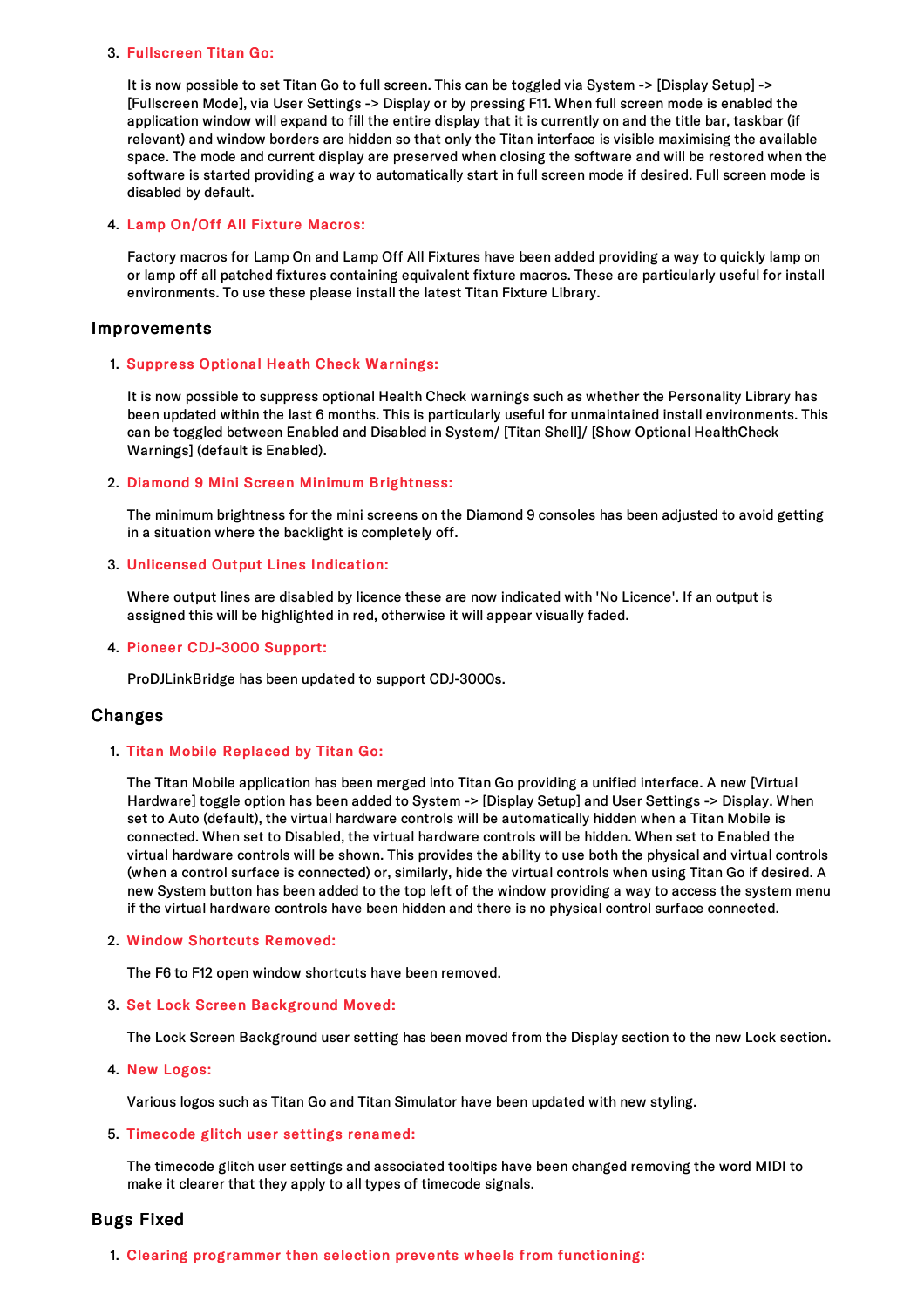Fixed an issue where, after clearing the programmer with clear preference set to programmer then selection, moving a wheel would no longer affect the value of the associated control.

1. Clearing programmer then selection prevents wheels from functioning:

#### 2. Autoloads kill with fader at zero:

In version 15, lowering the fader of a cuelist to zero would kill any autoloaded playbacks in the current cue and would not refire if the fader was raised again. This has been fixed so that lowering the fader to zero does not kill autoloaded playbacks as per pre version 15 behaviour.

#### 3. Diamond 9 softkey display update on restart:

Fixed an issue where the softkey display on Diamond 9 consoles would continue to show 'Loading Show' after the software has started until it was touched.

#### 4. Workspaces in unavailable regions are not recorded:

Previously, recording a workspace would filter according to the screen they were intended rather than the screen they were actually on. This meant that, for example, windows intended for an external display but automatically moved to the main screen because the external display wasn't connected would still be considered as being on the external display and therefore would not record in a workspace if the filter was set to main. Recording a workspace will now filter according to where a window currently is, rather than where it might have been intended.

#### 5. Various errors:

Fixed various errors discovered in log files.

#### 6. Faulty DMX in causes buffer overrun:

Previously if a DMX cable with an intermittent fault was connected to the DMX input port on a Diamond 9 console, the quantity of errors being produced could potentially overwhelm USB Expert and cause the panel to lock until it was reset. This has been resolved so that USB Expert cannot become overwhelmed and cause a panel lock up and also so that it will only log a fault on a DMX cable once.

#### 7. Seeking SMPTE or MTC with glitch detection enabled causes timecode to go to zero:

Fixed an issue where seeking a SMPTE or MTC source with glitch detection enabled would cause the timecode to go to zero potentially resulting in related playbacks being killed incorrectly.

### 8. Timeline flash and swop triggers get stuck on:

Fixed an issue where jumping around a timeline linked to a SMPTE or MTC source could cause flash and swop triggers to fire out of sequence and become stuck on.

# Known Issues

#### 1. Downgrading to pre-V12 versions is unsupported:

Please note that using upgrade installers for older versions of Titan after running the V12 recovery is not currently supported and will prevent the console from starting if attempted. If you need to downgrade to a previous version it is important that this is done via a relevant recovery stick only. Consoles not starting following an attempt to use an earlier upgrade installer can be fixed by running a recovery stick and selecting Full Erase option (if recovering to a version prior to V12, you can reuse the license which was emailed to you previously).

When downgrading from V12 to previous versions of Titan it is also important that the Sapphire DMX panel firmware is downgraded in any consoles with ST-DMX cards (Sapphire Touch, TitanNet Processor, Tiger Touch II and Arena). This is because new features in the firmware are not compatible with previous versions. To downgrade the firmware open USB Expert Console and put any Sapphire DMX Panels into Boot Mode. This is found in the Service Tab. When the panels have re-appeared in boot mode, select Program which will open a file dialog. In the file dialog navigate to C:\Program Files (x86)\Avolites\UsbExpert\Panel Software and select the st\_dmx.bin file. This will now install the previous ST-DMX firmware. Once this is complete do the same on all Sapphire DMX panels and then exit Boot mode. Now restart the console and you should now be OK to use the previous version of Titan. When you next upgrade to V12 you will need to carry out the firmware update again.

#### 2. Touchscreen input on Tiger Touch II consoles can become inverted after running calibration:

In some circumstances, it is possible for the touchscreen calibration utility on a Tiger Touch II to leave the touch input inverted. Users of Tiger Touch II consoles are advised not to run the calibration utility at this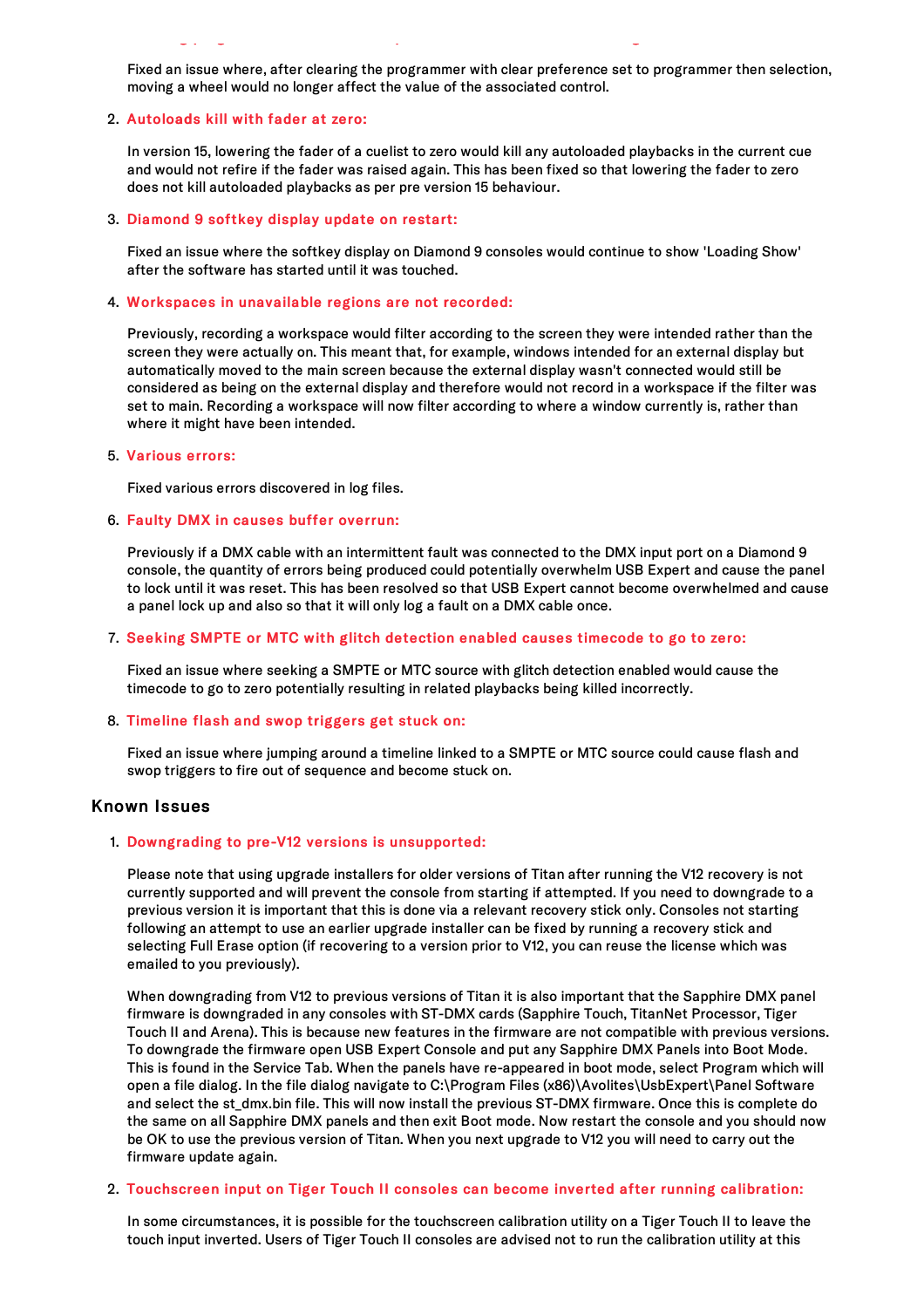time.

If you have been affected by this issue, an interim workaround can be applied by running the calibration utility and tapping the targets upside down, so that the touchscreen is re-calibrated to the correct orientation.

# 3. Master console sometimes gets stuck in safe mode:

The Master console sometimes gets stuck in safe mode when the network cable is removed mid-session and the backup takes over and then reassigned to be the backup console after reconnecting the network cable to the original master. Most of the time the backup console automatically relinquishes control of the TNP and the Master automatically reconnects to the TNP, sometimes the backup console gives you a softkey option of allowing the master console to assign all lines to the TNP, and every now and then the master console gets stuck in safe mode.

## 4. Connecting an external touchscreen to a certain TNPs causes internal touchscreen issues:

If an external touchscreen is connected to a TNP containing an LV67H motherboard, the internal touchscreen will not be assigned correctly, and will be mapped to the wrong screen.

## 5. Android Remote has issues discovering Titan consoles and can disconnect during use:

Due to a bug discovered in the Android operating system, certain newer Android phones may fail to discover Titan sessions on the network, and may disconnect seemingly at random while in use. We have published detailed guidance on how to mitigate this issue as FAQ-10035, which can be found at <https://www.avolites.com/support/titan-troubleshooting>. Users wishing for more information on the bug in Android (which we have reported to Google) can find more information at <https://issuetracker.google.com/issues/132686258>.

## 6. Remote may crash in particularly complex showfiles:

Due to a bug in the underlying communication system, the Titan Remote app may crash when loading or using particularly complex showfiles. Whilst we have made efforts to mitigate this problem, crashes may still occur. If this happens you can usually restart the app to continue.

# 7. Cannot run Ai and PC Suite on the same host in a Synergy Session:

It is not currently possible to use Synergy in PC Suite if Ai is on the same machine.

## 8. Output can pause occasionally for a short time:

In certain situations under heavy load, the output can pause briefly.

# 9. Synergy Lightmap can very occasionally allow underlying fixture colour to display at high workloads :

In certain situations where system load is higher than the specified maximum, fixtures running a Synergy Lightmap can occasionally show their underlying fixture colour rather than the colour obtained via Synergy.

# 10. Synergy Multiview re-establishes NDI streams when window moved between screens:

If the Synergy Multiview window is moved between console screens, the NDI streams must be reestablished, which takes a few seconds.

## 11. Undo programmer releases all applied Quick Palettes:

When undoing a change to the programmer, all previously applied quick palettes are released.

## 12. Pixel maps in single cues do not fade over fade-in time:

Pixel mapped effects do not respect the fade-in time set on a single-cue playback.

# 13. Layout Editor Triangle Arrange feature fails on certain fixture types:

In layout editor, the triangle arrange feature does not set the height correctly when arranging groups of certain fixtures.

## 14. Go key profile on cue playbacks cause fade to snap through black:

If the key profile for a cue playback is set to go and a fade-in time is set for the playback, then pressing the 'Go' key profile will cause the playback to fade in from black, instead of crossfading fixtures from their previous state.